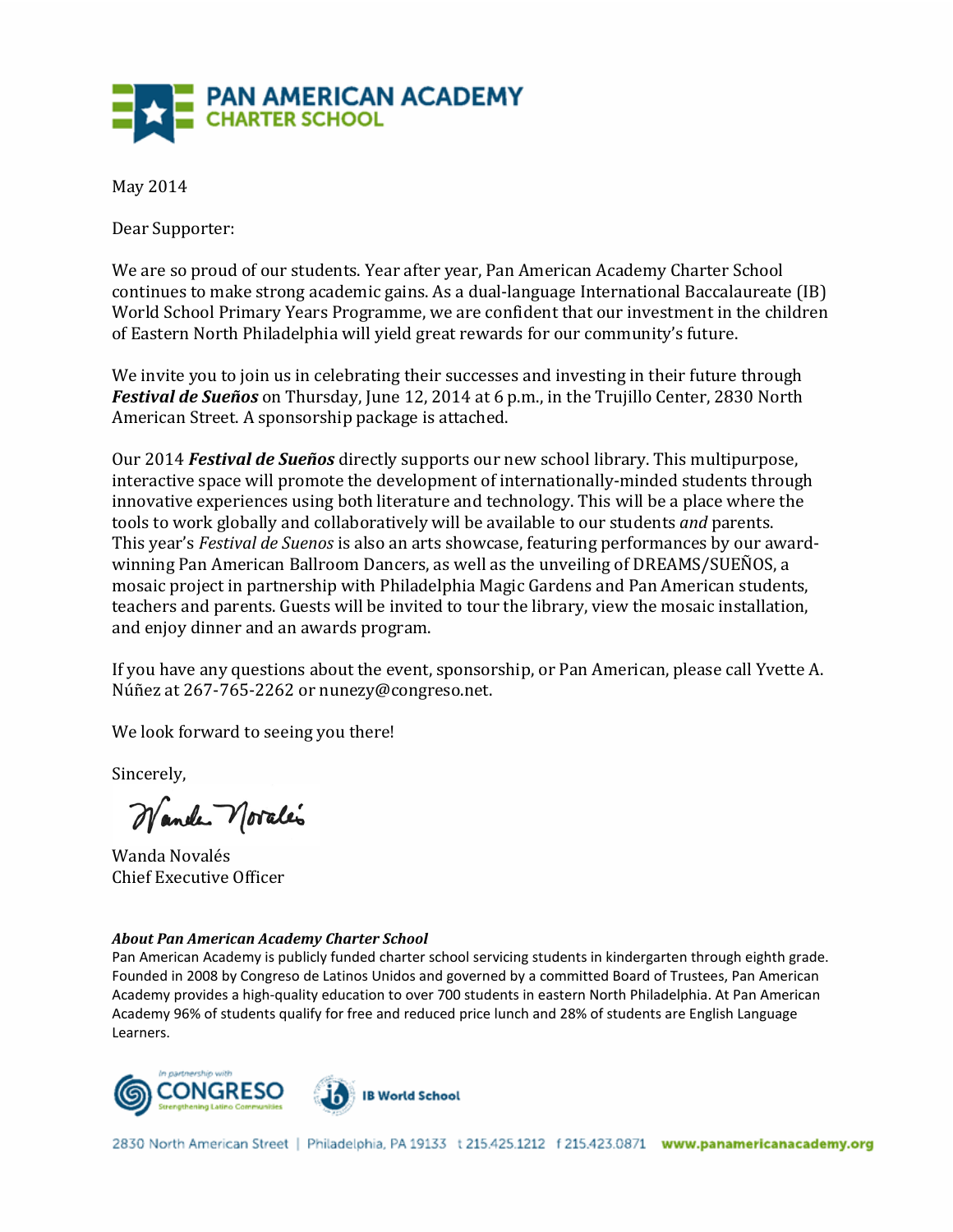

### 2014 FESTIVAL DE SUEÑOS THURSDAY, JUNE 12, 2014

#### FESTIVAL SPONSOR (\$5,000)

- Logo on all promotional materials
- Virtual display during event
- Program speaking opportunity
- Table of (8) including full program
- Valet parking for (8)
- Quote in event media release
- Sponsor (1) student for annual GATE trip abroad (Actual Cost: \$1500)

#### DREAMS SPONSOR (\$2500)

- Logo on all promotional materials
- Virtual display during event
- Four (4) guest tickets
- Reserved seating
- Valet Parking
- Listing in event media release

#### DAYDREAM SPONSOR (\$1000)

- Virtual display during event
- Four (4) guest tickets
- Reserved seating
- Reserved parking

#### PATRON (\$500)

- Program Listing
- Two (2) guest tickets
- Preferred parking

## SPONSOR A STUDENT

\$1,500 per student

In our efforts to create global citizens, our GATE program identifies high-performing 8th grade students for an annual overseas trip. Sponsorship covers travel, lodging, and excursions.